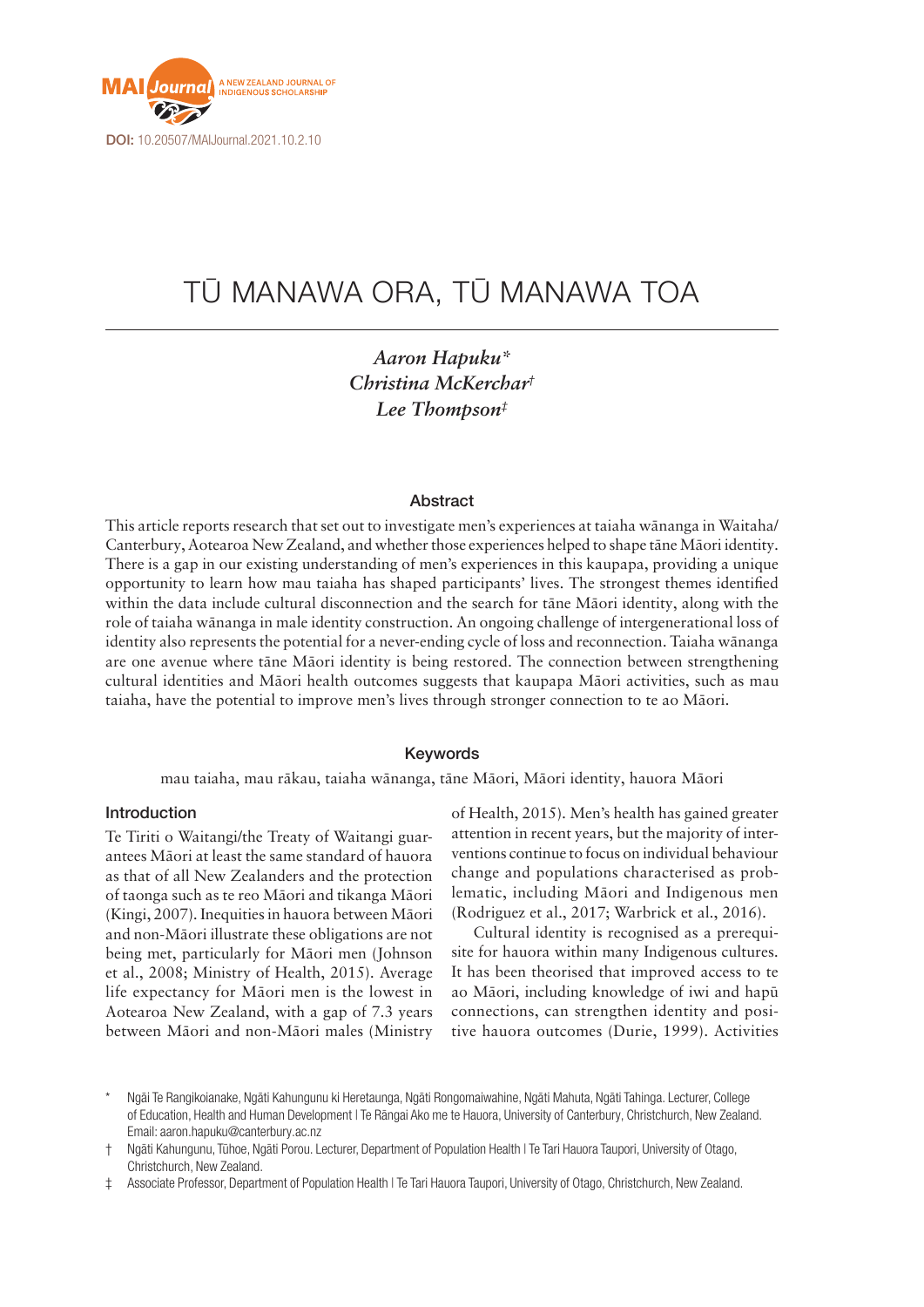such as kapa haka and traditional Māori games have enjoyed renewed popularity in Māori communities (Brown, 2008; Kāretu, 1993; Ministry for Culture and Heritage, 2019; Rangatahi Tū Rangatira, 2016), and there is an emerging body of literature that links participation with strengthening Māori cultural identity (Harris, 2016; Mato, 2011; Paenga, 2008; Pihema et al., 2014; Warbrick et al., 2016; Wirihana, 2008).

Participation in kapa haka and traditional Māori games also contributes to whanaungatanga. While many activities involve both group and individual participation, often the sense of collectivism and companionship, enjoyment and "bro-ship" (Warbrick et al., 2016) is more important than strict fitness goals, with broader emphasis on values of manaakitanga and kōtahitanga. Research on engaging Māori men in physical activity reveals also that Māori activities need to consider people's strengths, and the strengths of culture and community.

Our aim in the research reported in this article was to specifically investigate men's experiences within the rohe of Ngāi Tahu, Christchurch. Wānanga take place under Tū Toka Tū Ariki, a local community-based organisation established through the leadership of Te Mairiki Williams (Ngāi Tahu, Ngāi Te Ruahikihiki), an acknowledged ahorei and tohunga mau taiaha in Te Waipounamu. Traditional weaponry arts such as mau taiaha are used throughout Aotearoa as vehicles to explore what it means to be a healthy Māori male and a positive role model within communities, whānau, hapū and iwi (Te Rūnanga o Ngāi Tahu, 2013).

Our investigation provided quality insights into contemporary Māori masculinities and masculine identity. There is currently no published academic literature investigating the relationship between mau taiaha and the impacts on tāne Māori wellbeing and identity. Building on previous research grounded in connection to te ao Māori, this research sought to show that taiaha wānanga for Māori men that draw on positive connections to te ao Māori and hauora Māori are an example of community-led initiatives that effect positive change.

#### Origins of the taiaha

One of many spiritual origins of the taiaha is based on the outcome of a famous battle known as Moenga Toto between Tūmatauenga and his tuakana Rongomaraeroa over a piece of land named Pōhutukawa (Colenso, 1881). While Colenso (1881) relates this battle to the earliest traditions of the kūmara plantation known as Pōhutukawa,

Reedy (1996) states that Pōhutukawa symbolises the physical world and humanity's constant struggle to live in harmony with the forces of light, darkness and human nature. While locked in a stalemate during the heat of battle, Tūmatauenga searched for a weapon. He came across his relation Rūrūtangiākau, a lesser-known deity within the forest realms of Tāne Māhuta. Rūrūtangiākau gifted Tūmatauenga his son, Akerautangi, as a weapon. He had two faces, he rākau matarua, two sets of eyes and ears, two noses, two mouths and two protruding tongues—to see, hear, smell, taste and sense in all directions. Tūmatauenga returned to battle with Akerautangi in the form of the taiaha and was victorious (T. Williams, personal communication, 28 August 2018).



FIGURE 1 Karakia to finish training after a long day at a taiaha wānanga, Taumutu, Ōtautahi/ **Christchurch** 

Following the renaissance of tikanga Māori since the 1970s, wānanga mau taiaha have attracted thousands of men to Mokoia Island in the Rotorua district and throughout Aotearoa, connecting tāne Māori to their culture and identity under the guidance of respected tohunga Mita Mohi ("Mita Mohi" 2016; wakahuiatvnz, 2012). While the lead author and many of the research participants have attended wānanga at wāhi tapu such as Te Motu Tapu a Tinirau—Mokoia Island, those stories belong with the Mohi whānau and the people of Te Arawa, an iwi based in the Rotorua district of the North Island. We are indebted to them for sharing their knowledge with us.

#### Method

The research was grounded in a kaupapa Māori approach informed by constructivism (Eketone, 2008; Howe, 2006; Padgett, 2011; Tracy, 2013).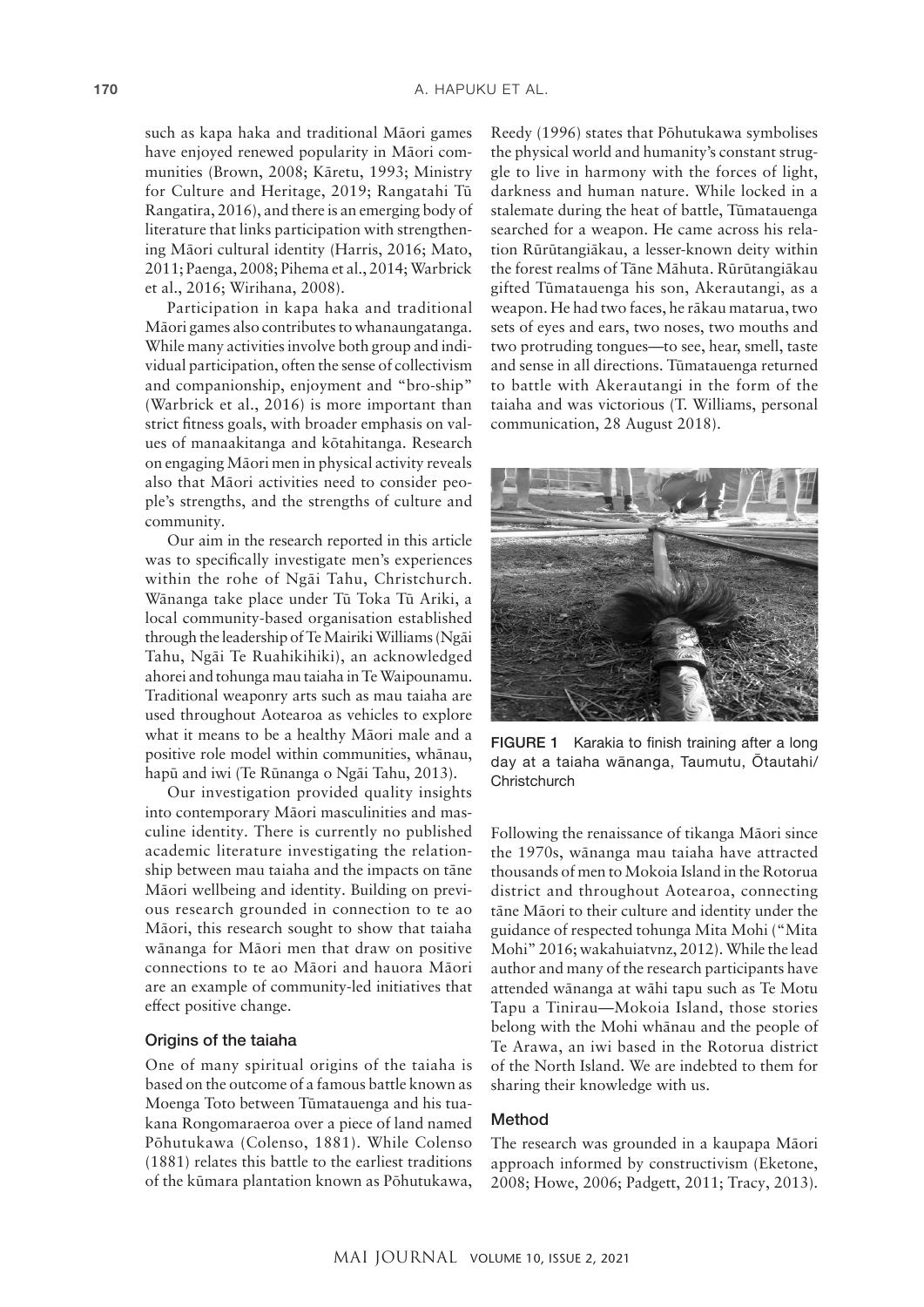Because constructivism acknowledges that researchers are embedded in the research process rather than standing apart from it and observing objectively, research grounded in a constructivist approach demands reflexivity. As an insider within the local taiaha community in Ōtautahi/ Christchurch, the lead author's personal involvement within Tū Toka Tū Ariki and the wider taiaha community spans 24 years, initially as a rangatahi and then as a kaiako.

Six kaiako aged from 18 to 60 years of Ngāi Tahu and non-Ngāi Tahu whakapapa were interviewed based on their background as students and teachers within Tū Toka Tū Ariki. The sample size in this study was limited due to the time constraints dictated by the lead author's degree programme. Semi-structured interviews were conducted in settings chosen by participants.

We completed an inductive thematic analysis, a common form of analysis used for identifying, extracting, recording and examining patterns within qualitative data (Clarke & Braun, 2013; Javadi & Zarea, 2016). As described by Clarke and Braun (2013), six phases help guide the thematic analysis process: familiarisation with the data, coding, searching for themes, reviewing themes, defining and naming themes, and writing up. This process is not linear; there should be constant flow between the data, literature and explanatory theoretical concepts. After we had become familiarised with the data, the coding was driven by the research question, allowing for codes to be as numerous as necessary before being reviewed and grouped into broad themes.

Excerpts from the interview transcripts included in the sections that follow are identified by pseudonyms; adding ages would risk identifying participants as they come from a small community. Māori consultation was carried out with the Māori Research Advisor at the University of Otago, Christchurch. Ethical approval for the study was granted by the University of Otago Human Ethics Committee, reference number 18/069.

#### Findings

The strongest themes identified within the data related to cultural disconnection and the search for tāne Māori identity, along with the role of taiaha wānanga in male identity construction. We have described the first key theme as "Cultural Orphans". To provide appropriate context, we first discuss the ways that Māori identity and male identity have been described in existing literature. The second key theme, "Mana Tāne, Mana Whānau: Mau Rākau as a Vehicle" captures how men have explored their mana as individuals, and within their wider whānau and communities, through the art of mau rākau as a vehicle to culture and identity. To provide context, some aspects of taiaha wānanga and warrior training are briefly explained.

#### *Key theme 1: Cultural orphans*

Many of the participants reflected on their identity as Māori males. In the Waitaha region, indicators of Māori wellbeing suggest that knowledge of culture, identity and engagement in Māori culture may be amongst the lowest in the country (Canterbury Wellbeing Index, n.d.).

A common outcome in Māori communities of the suppression of Māori culture and identity is the internalisation of unworthiness in comparison to other Māori who appear knowledgeable and confident in te ao Māori. The notions of a "good Māori" who is worthy and a "bad Māori" who is unworthy wield a tremendous amount of power in perceptions of identity and belonging (Borell, 2005; Rua, 2015; Te Hiwi, 2008; Te Huia, 2015). Ārama expanded on the gap of Māori knowledge in his life by expressing how expectations of proficiency in te reo and tikanga can lead to feelings of inadequacy and self-blame (McIntosh, 2005, p. 44; Paringatai, 2014; Te Huia, 2015):

That's a battle I remember in my early days . . . never feeling that I could live up to those expectations. . . . [Feeling] unworthy, because when you come from that sort of urban, colonised upbringing. . . . You don't think you're worthy, you think that the situation you're in must be my fault . . . because I see all these other people that do [live up to expectations], they must be good.

Feelings of unworthiness are intensified through negative colonial constructions of Māori men as naturally aggressive, violent, immature, lazy and inarticulate (Hokowhitu, 2007). Māori men have also been typecast as humble and submissive, or staunch and dysfunctional, including popular caricatures of the simple comedian, the natural athlete, the political activist and the romanticised traditionalist (Rua, 2015). The feeling of not being Māori enough to be part of an "in-group" that belongs to the culture (Paringatai, 2014) can lead to a search for identity elsewhere. In the absence of a strong cultural framework, "Māori men have also accepted some Pākehā forms of male identity that value physical, stoic, rugged and sports-orientated practices as a way of integrating into the dominant Pākehā culture" (Rua, 2015, p. 21).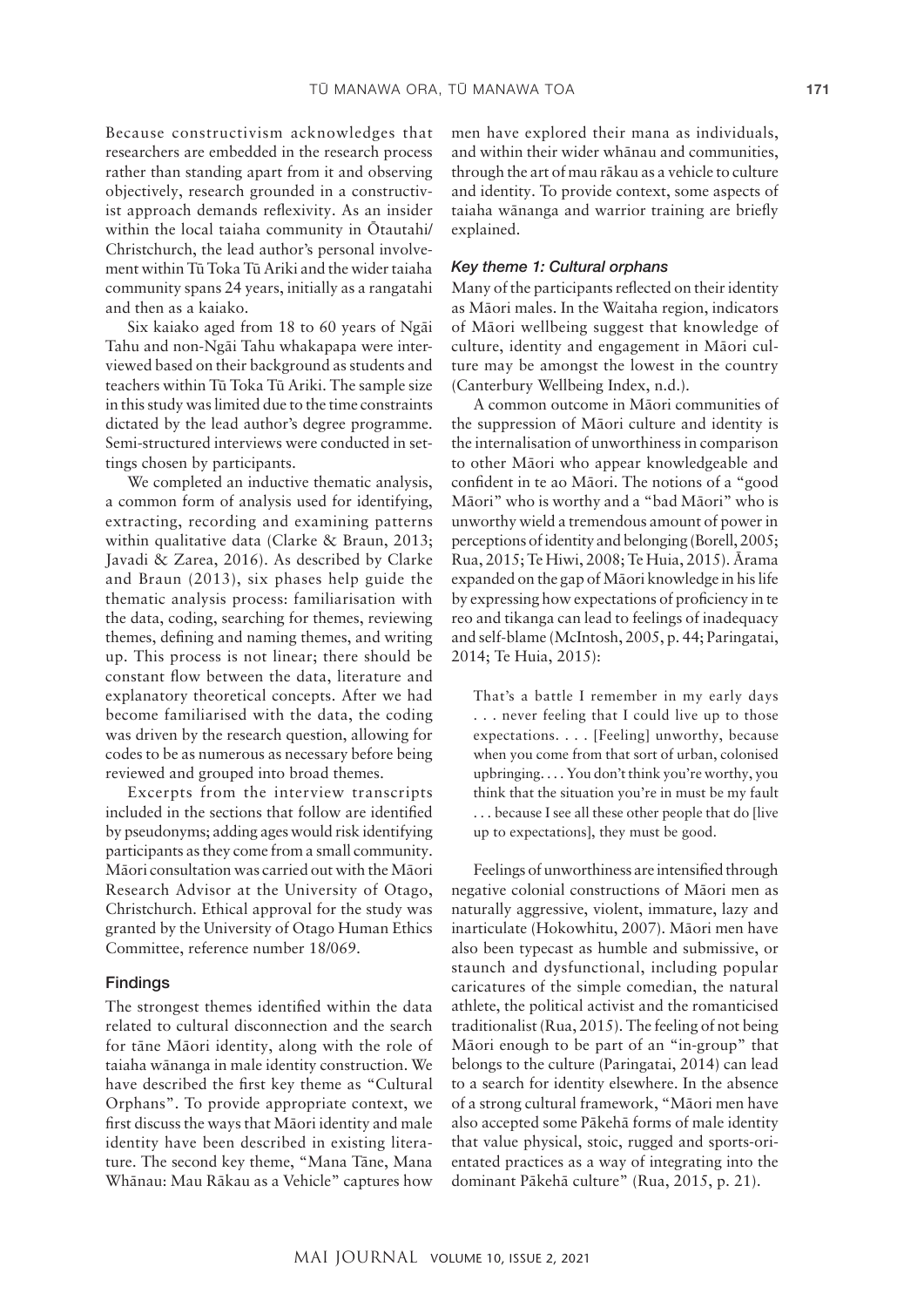Pākehā men have often been broadly defined within the stereotype of the "Kiwi bloke"—as stoic, self-made, independent, tough buggers and rugby-mad beer drinkers with a number-eightwire can-do attitude (Law et al., 1999). Arguably, while this makes both Māori and non-Māori men the subject of stereotypes, the softer masculinities of the "new age man" allow middle-class Pākehā men the fluidity to transform themselves, while media and societal constructions of Māori men as deviant and untrustworthy have remained relatively unchanged (Hokowhitu, 2007). There are numerous places within contemporary society that influence and shape male Māori identities. Several participants reflected on their own journeys and the places where they sought identity and belonging, which included the sports field, the New Zealand Army/Ngāti Tūmatauenga and gang culture.

Elite sport is one avenue that has offered Māori men comparative status, especially through the mana attached to rugby (Rua, 2015). Ārama spoke about his enjoyment of the army, rugby, and also of martial arts, based on a sense of connection, whanaungatanga and comradery amongst his friends:

I was never a really good footy player. . . . I just enjoyed the comradery and the training. . . . I got this from the army and martial arts as well. . . . When you train together there's a shared energy that you can't get by yourself. . . . When you go for a run with a whole lot of mates, there's a different benefit.

The question of Māori male identity within sport remains complex. Erueti (2015) found that Māori athletes enjoyed iwi and marae-based tournaments, but also experienced embarrassment if they lacked knowledge of te reo and tikanga. Hare also spoke of his extensive army background. When he was surrounded by many Māori soldiers and their extended whānau, his experiences as a Māori were also very different to his search for identity within te ao Māori:

Although I've had an army background, that background is totally different. . . . Certainly, the army shared a good foundation for . . . physical attributes. . . . However, in relation to, you know, being out front and being a good role model for what needs to be done and sharing that [te ao Māori] . . . now that wasn't as prominent.

Hare and Ārama likely enjoyed the company of other Māori men; however, connections to te

ao Māori were not necessarily a priority within military contexts. For some participants, including Hoani, their understanding of themselves from a young age was shaped by prison and gang connections. For Hoani, imprisonment led to the realisation that there had to be something more to the Māori identity he was searching for, and led to a new focus on learning as much as he could while serving time:

What I told the prison was that anything Māori I would attempt and I would really want to do, and they said that's a bit political, and I went, "Look at me, I'm 19 and I've lived all my life in your world, and this is where I am." . . . So I want to learn about myself, I want to know my whakapapa and so anything Māori I will do.

Māori make up 15% of the national population, yet comprise 55.7% of the prison population, with Māori males averaging around 50.4% (McIntosh & Workman, 2017). This led Hoani to the belief that the programmes available in prisons were ineffective:

Our whānau, who make up 56% of the jail population, need Māori solutions for this Māori issue. Because, so far, the jail population has increased from all your programmes you're trying to throw at them from a cognitive behavioural therapy model that doesn't seem to work.

Hoani also spoke of his confusion around his identity and the difficult association between Māoritanga and gang culture. Often coming from broken homes and surrounded by drugs, abuse, alcohol and crime, the culture of young Māori men was that of the gangs, with little knowledge of tikanga Māori (Nakhid & Shorter, 2014). In this context, gangs became their whānau and a sense of mana was restored (Nakhid & Shorter, 2014). Hoani's reflections on gang culture convinced him there had to be something more:

I swore that there had to be more . . . than these smelly, fucking patch-wearing, violent, angry people who used to always hurt me. . . . Being Māori was "We're brown, we're black, and here we are sieg-heiling to a swastika"—[which] my granddad fucking hated.

Participants described difficulties in the search for the kind of Māori identities that they were looking for. Their stories speak of loss of knowledge and identity through colonisation and the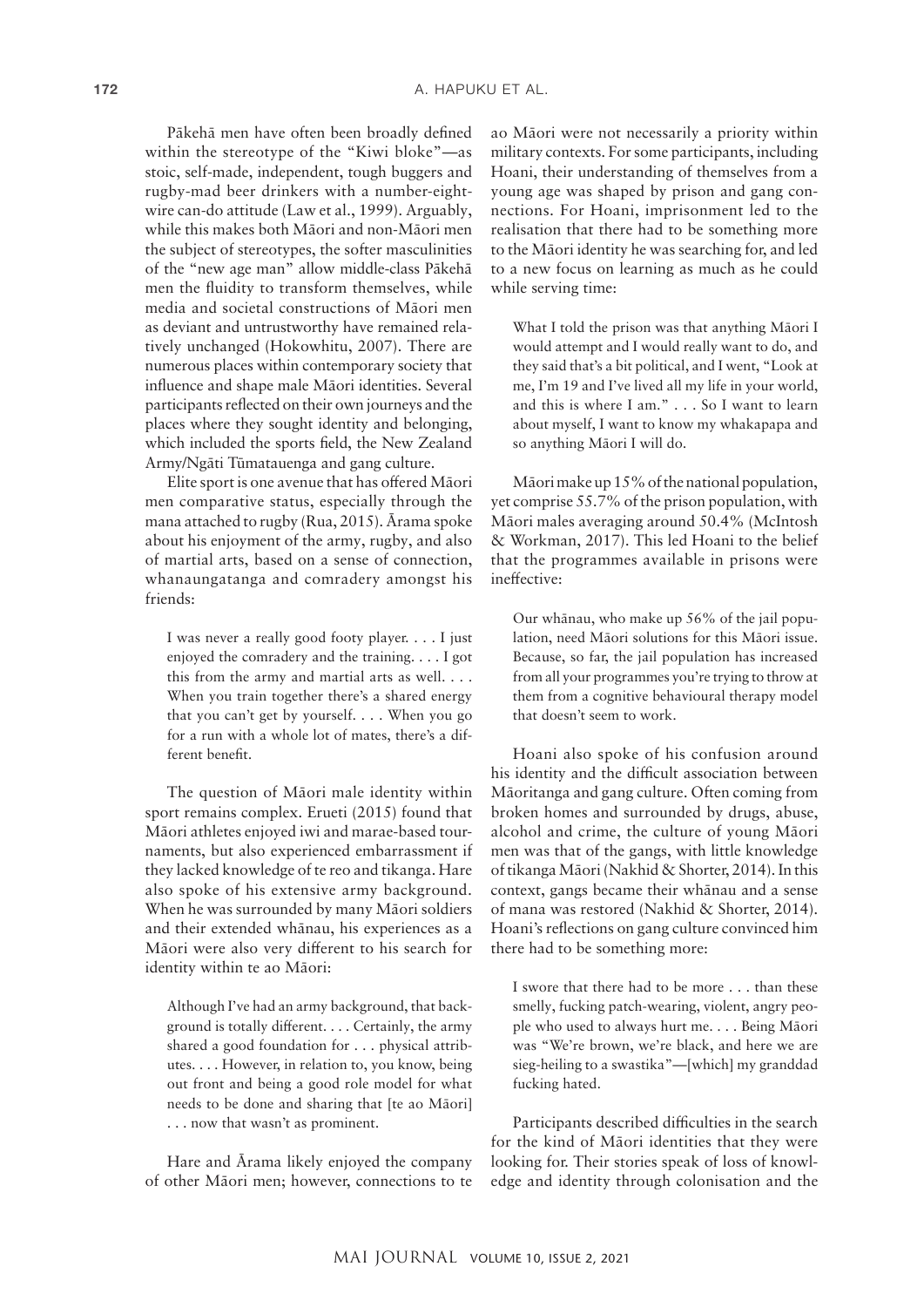places where they sought to fill the gaps in their lives. Te Hokowhitu a Tū/the Māori Battalion, sports and gang culture have all been theorised as avenues where Māori men have transformed themselves, and have also been transformed by others (Gardiner, 1992; Gilbert, 2013; Nakhid & Shorter, 2014; Walker, 2012).

It was clear from the transcripts that identity is dynamic and shaped socially through relationships and a sense of collective belonging. The challenge for Māori is often finding spaces and people to adopt us into te ao Māori, where Māori ways of living, drawn from whakapapa and Māori histories, are embraced as pathways to wellbeing. This also includes the construction of positive Māori identities, how they are built, and how they are being maintained (Hokowhitu, 2004, 2007).

## *Key theme 2: "Mana tāne, mana whānau": Mau rākau as a vehicle*

Taiaha wānanga in Ōtautahi are a place for Māori males to gather and to learn about tikanga Māori, mau taiaha, oral histories and food gathering, and to simply "be Māori". Tauira live, eat, sleep and train together over several days. Wānanga also provide a space and time to form relationships, and to rebuild strong identities with the guidance of positive male role models. This happens at wānanga in a number of different ways: through physical taiaha training, kōrero, learning what it was to be a warrior and provider in pre-colonial times, and redefining the warrior identity for a contemporary world. In traditional times, the taiaha was a weapon of war and status. However, the nature of being Māori in contemporary times has seen the objectives of warrior training change significantly. Freedom to discover who we are as modern-day warriors requires dismantling old images of ourselves and collectively building new ones through "reclaiming, reformulating and reconstituting" (Smith, 2012, p. 143) the beauty of our own knowledge. An important aspect of reconnecting to old traditions and finding new ways of exploring identity involves challenging the body's physical limits. Strenuous physical learning alongside other tāne involves stripping away the layers of modern life and home comforts. Ārama loved the physicality and exposure to the elements. He also believed mau taiaha could not be learnt through theory alone:

I enjoyed the physicality, I loved the training. . . . I just loved smashing it, sweating and busting a gut. . . . Mau rākau is an experiential thing, you can read about the theory of stuff . . . but actually you

have to pick it up, hold it, caress it, feel it, feel the weight, swing it, move it, run around in bare feet, be cold, be hot, be sweaty, be dirty . . . because that's all part of the experience. It's not a theory thing.

Wānanga acknowledge the potential for men to contribute to their own personal development. Hoani expanded on the impacts of colonisation by reflecting on the power of wānanga as a place where men can "organise and strategise" towards better lives, free of outside influences:

For Māori men to be able to congregate as Māori men and feel safe . . . have that safe space to say silly things, get corrected, find some enlightenment, and bounce ideas off men. . . . I think that it's important that Māori are able to organise and strategise for positive social change . . . and not worry about subversion. . . . We can escape colonial politics.

Taiaha wānanga also provide opportunities for men to meet with others, away from the troubles and pressures of everyday life, and to repair their wairua. As Raniera commented, "It's good for the soul of the man. . . . If people are having trouble in their own lives, places such as wānanga where Māori men can just get together . . . repair[] people's souls."

Many of the methods for relearning men's traditional roles are believed to lie within Māori culture (Hokowhitu, 2007). Ārama reflects on how men were able to learn about being good fathers, sons and brothers as part of their role within whānau:

Many of us that came there, came troubled. . . . I saw lots of lives changed for the better as a result. . . . What I realised years later was that he [Mita] was using this to help Māori men in all manner of ways, and whether that be in their mahi or in their life as a father, as a son, as a brother or whatever, he was growing good Māori men. . . . Some of the best examples of whānau ora that I've ever seen. . . . The common factor there is we're all doing wānanga, and each of those is unique, there's different experiences that come from it. . . . Mita . . . used mau rākau as . . . a vehicle to teach a whole lot of things.

Alongside the physical training, the learning that takes place amongst men around tāne ora is embedded within their roles within whānau. According to Hare, wānanga provide pathways that allow male identities to be understood collectively. His statement "Wānanga is once again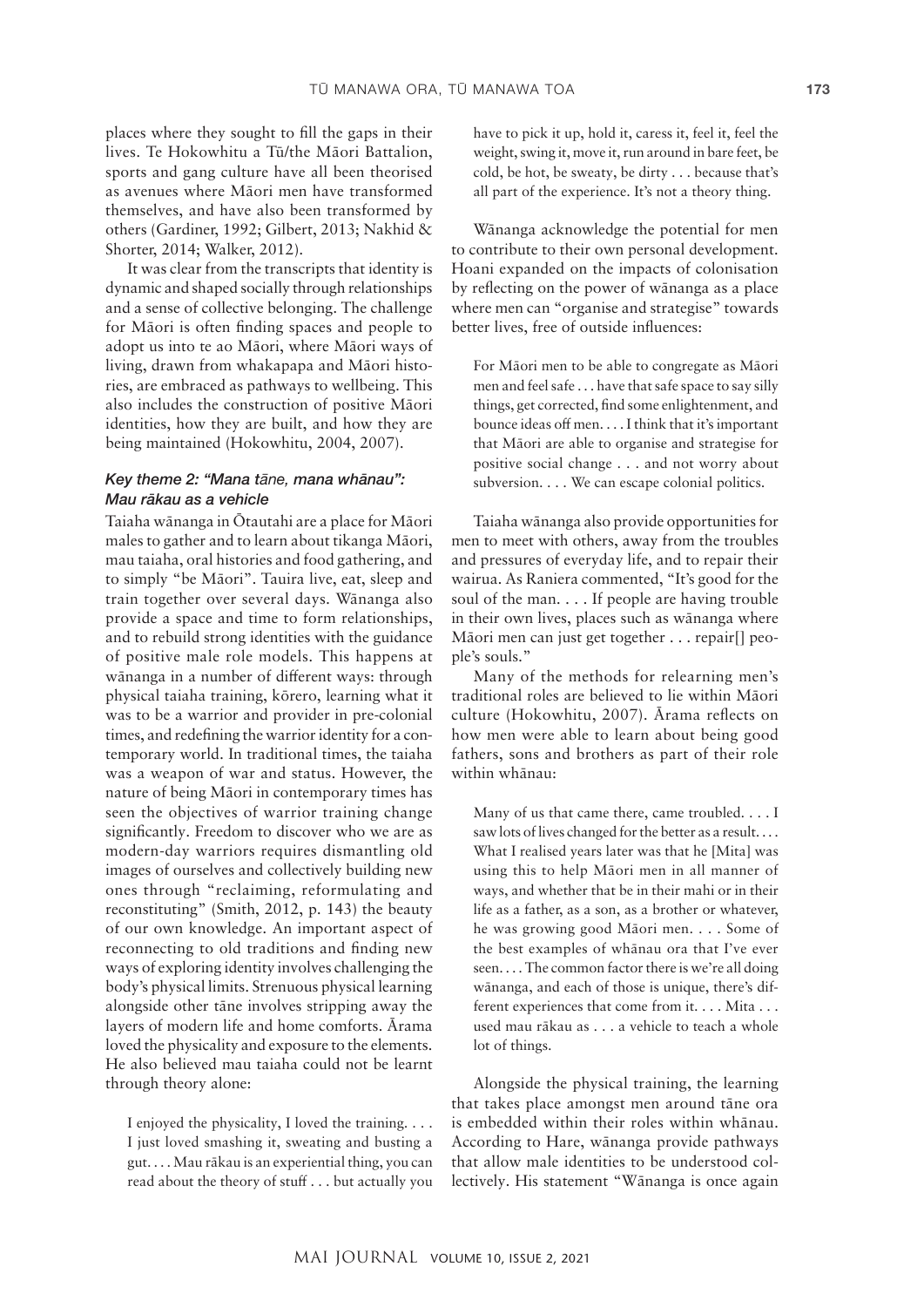about we and us, not one, but the wellbeing of many" is affirmed through the well-known whakataukī "Ehara taku toa I te toa takitahi, he toa takitini [My strength is not of the one, but of the many]":

It's a process there, where we can discuss the wellbeing of first and foremost mana tāne, where does it fit in to enhance mana whānau? . . . As long as there are those. . . pathways . . . for our men. . . . The wellbeing of our men and their whānau will always be at the forefront. . . . Wānanga is once again about we and us, not one, but the wellbeing of many. (Hare)

Learning about identity within the context of whānau is supported and shaped socially through relationships with others (Durie, 1999). The search for identity cannot be achieved alone; success comes from the enduring relationships that men have been able to strengthen within their own families and communities. Whanaungatanga places value on relationships, extending beyond direct whakapapa links to include those based on shared experiences, close friendships, and people who become family through time and meaningful association (Mead, 2003). Wānanga provide tāne with the opportunity to form strong personal bonds of friendship and cultural support networks that are valued outside of wānanga in their everyday lives. Values of aroha and whānau, which are continuously emphasised at wānanga, also directly impact on the quality of relationships at home for Tama:

Aroha, whānau . . . these points are always getting raised at wānanga. . . . I think Mum used to be happy because I would definitely treat her better after wānanga. It's given me way more opportunities, not just in personal confidence but because of the networks I've got from wānanga. . . . I think it's different for me now, because I'm in more . . . Māori circles.

For some participants, developing a positive cultural identity remained strongly associated to iwi and hapū connection. Waitaha and the area around Taumutu fall within the takiwā of Ngāi Tahu; although the style of mau taiaha taught at wānanga belongs to Te Arawa, learning taiaha has also been important for Ngāi Tahu men such as Hoani. While living within the rohe of his own marae and hapū, attending wānanga contributed to a cultural awakening, his wairua, and strengthening of his Ngāi Tahutaka:

Identity is so important in this land, of course, ngāi tātou, ngā iwi Māori, to just be Māori. . . . I guess if we can emancipate our spirits, not just our minds, and find that identity to be a foundation to launch from. . . . That's what happened to me, I freely call it an awakening. . . . My identity as he tangata Kāi Tahu, Kāti Wheke\* has never been so strong. . . . This kaupapa has helped settle my wairua, in particular in regards to my own identity . . . in a colonised country that I thought didn't care . . . because I didn't care, and it rocked me.

For descendants of iwi outside of Ngāi Tahu, wānanga help men to reconnect with "home" and to a broader sense of pan-tribal Māori identity. Māori identity within contemporary society is also influenced by access to spaces such as marae and papakāinga where tikanga Māori is retained and normalised (Rua, 2015). As 84% of Māori now live outside of their own tribal boundaries (Meredith, 2009), mana whenua marae such as Taumutu and many others in Waitaha have become cultural sanctuaries. Having been welcomed to Taumutu to attend wānanga over the years, Ārama references the well-known whakataukī "He aha te mea nui o te ao, he tangata, he tangata, he tangata [What is the most important thing in the world? it is people it is people, it is people]" to express the aroha and manaakitanga he felt from the hau kāinga:

I was always conscious of the fact that I'm not of this place, but I never came across anyone that made me feel that I wasn't. . . . The people out at Taumutu were always so gracious. . . . All they ever show you is aroha and manaakitanga. . . . What's more important is the people . . . he tangata, he tangata, he tangata.

Raniera highlighted reconnection with the traditions of mahinga kai and learning how to prepare a hangi alongside others. These kōrero reaffirm an awareness of the relationship between people and environment, sustainability, and our roles as kaitiaki alongside mana whenua (Hutchings, 2015). The preparation of kai is also a significant part of the wānanga experience, where a hākari is prepared on the last day to honour guests and

In the southern dialect of te reo Māori, the "ng" sound can be replaced with the "k" sound. "Kāi Tahu, Kāti Wheke" would therefore be pronounced "Ngāi Tahu, Ngāti Wheke" in the northern dialect. As a northern descendant, the lead author has used "ng" throughout the body text of the article and preserved participants' usage of "k" in their interview excerpts.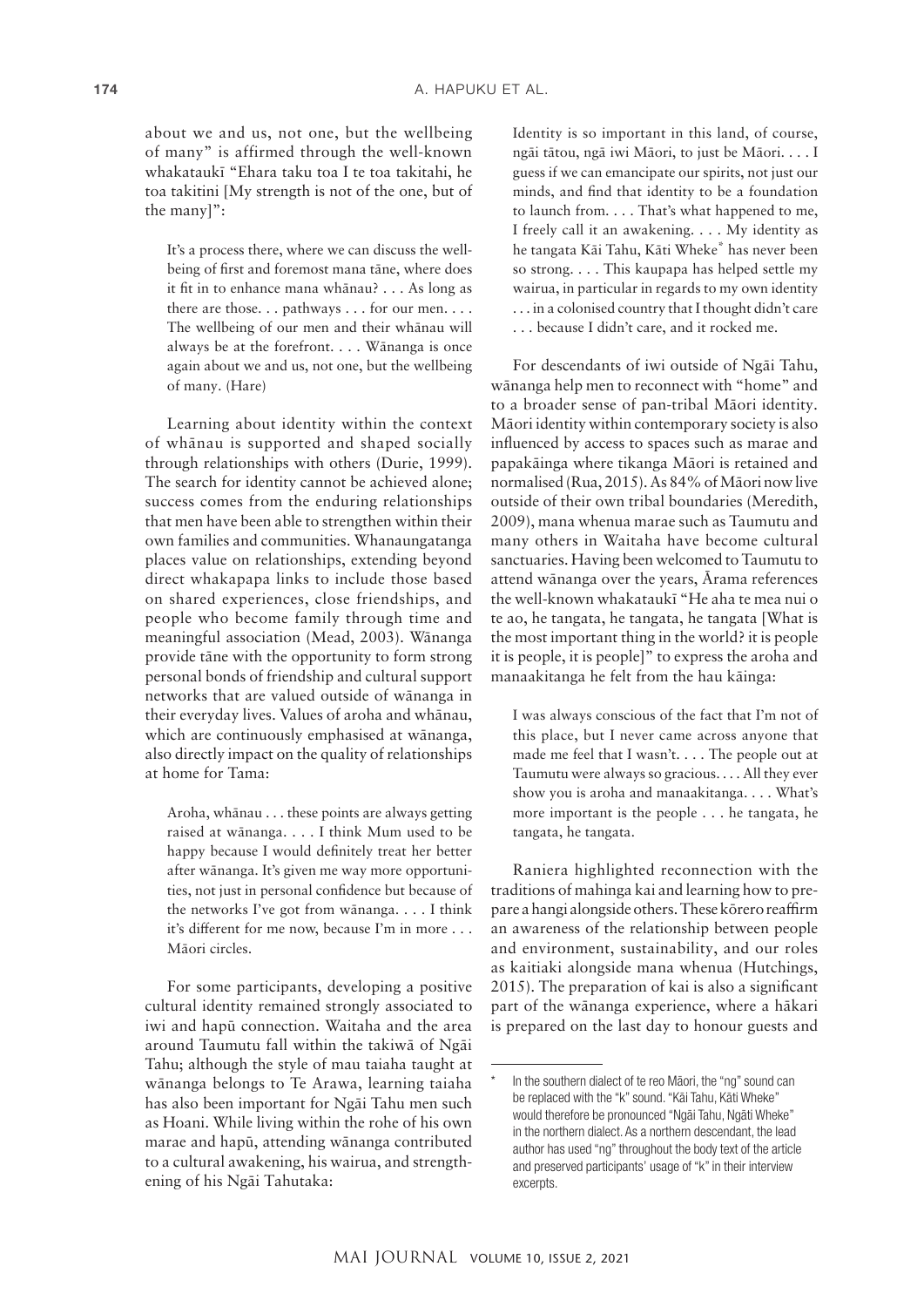family members. This takes place under manaakitanga and marae protocols during the presentation ceremony at the conclusion of wānanga:

It just connects with that nature side of things. . . . Sometimes we go out and hī ika, get some pātiki, some tuna.... You learn how to pick watercress.... It's not just getting some kai . . . you're learning about you, how our tūpuna used to get things. . . . You're not just going to McDonald's. . . . You get that sense of pride when you're eating the kai you actually go get yourself. . . . Taumutu gives you all these opportunities to just connect with yourself. . . . I've been around hangi before when I was younger, but I never actually gotten in there and y'know put the wood on there, light the wood and get all the kai. . . . First place I actually did it was . . . out at Taumutu . . . alongside all the bros, aye. . . . It's not just doing the mahi . . . you share memories [*laughs*]. (Raniera)

Finding the right spaces to grow and to thrive as Māori men also requires time. Time to train and learn the art of mau taiaha. Time to be with other men experiencing their own journeys into the nature of being both male and Māori on our own terms through the opportunity to divorce ourselves briefly from Pākehā time. While time in Western societies is measurable and "linked to notions of progress", traditional Māori perceptions of both time and space differed significantly (Smith, 2012, p. 57). The concepts "event time" and "clock time" as described by Lo and Houkamau (2012) clarify that Māori culture is less concerned with "being on time" in comparison to honouring a kaupapa and the people involved—that is, the amount of time needed to complete the kaupapa to the satisfaction of all participants.

Within a collective Māori worldview, getting things right is more important than getting things done. While understanding the diverse realities of present-day Māori living to the Western clock, it is not unusual within Māori settings for hui, tangihanga and wānanga to run to "event time" (Lo & Houkamau, 2012). The flexibility of time provides ample opportunity to restore and reaffirm culture through the power of kōrero. Historically, kōrero was a favourite recreation that often carried on into the late hours of night (Hokowhitu, 2007). The discussions that take place at night within the marquee and around the campfire invite men to speak openly about their own histories and experiences. The comment below from Ārama that "there's no psychologists in the room" acknowledges men as the experts of their own experiences, expressed at wānanga through collective storytelling, remembering, connecting, reframing and restoring their own knowledge (Smith, 2012):

You get lots of people that are coming from all sorts of different walks of life and y'know learning about them and talking to them. . . . Everyone's got a story. . . . There were lots of experiences, mostly in those kōrero at night, where, once people feel safe, they talk about things that have had a profound impact on them. . . . There's no psychologists in the room. (Ārama)

The sharing of stories while staring into the fire allows men to contribute and become a part of the oral traditions linked to space and time passed down through previous generations of wānanga. These include memories of kaiako and whānau who have passed over into te ao wairua. Sharing memories of kaiako and whānau is a way to rekindle ahi-kā, a term that refers to the "home fires of occupation". It is likened at wānanga to the burning fires of tradition, where mana is derived from being a regular "face seen" (Mead, 2003, p. 43).

As kaiako at wānanga begin the process of reflecting on their own lives and what it means to be a warrior, they often draw inspiration from their own kaiako and mentors before them. For Hoani, having good role models at wānanga meant being able to replace the negative experiences of his early life and normalising the presence of positive Māori men:

All of these beautiful men that have replaced all these ugly men in my life. . . . I didn't trust adults, I didn't trust men in particular, and here were these beautiful Māori men that are so open and normal . . . and so Māori.

Traditional warfare was linked to the mana of the people, where a just cause or disparaging remark against the mana of a person or tribe could lead to bloodshed (Buck, 1949). Rāwiri was able to draw on these older traditions and reinterpret their relevance:

This is a weapon; it used to be used as a weapon in the old days, but now we use it as a vessel of wellbeing. It's a vessel we can use to create, to give us skills, to give us another place where we can grow. . . . It's being able to move through life with integrity and mana.

While being exposed to role models and becoming role models themselves, Māori men remain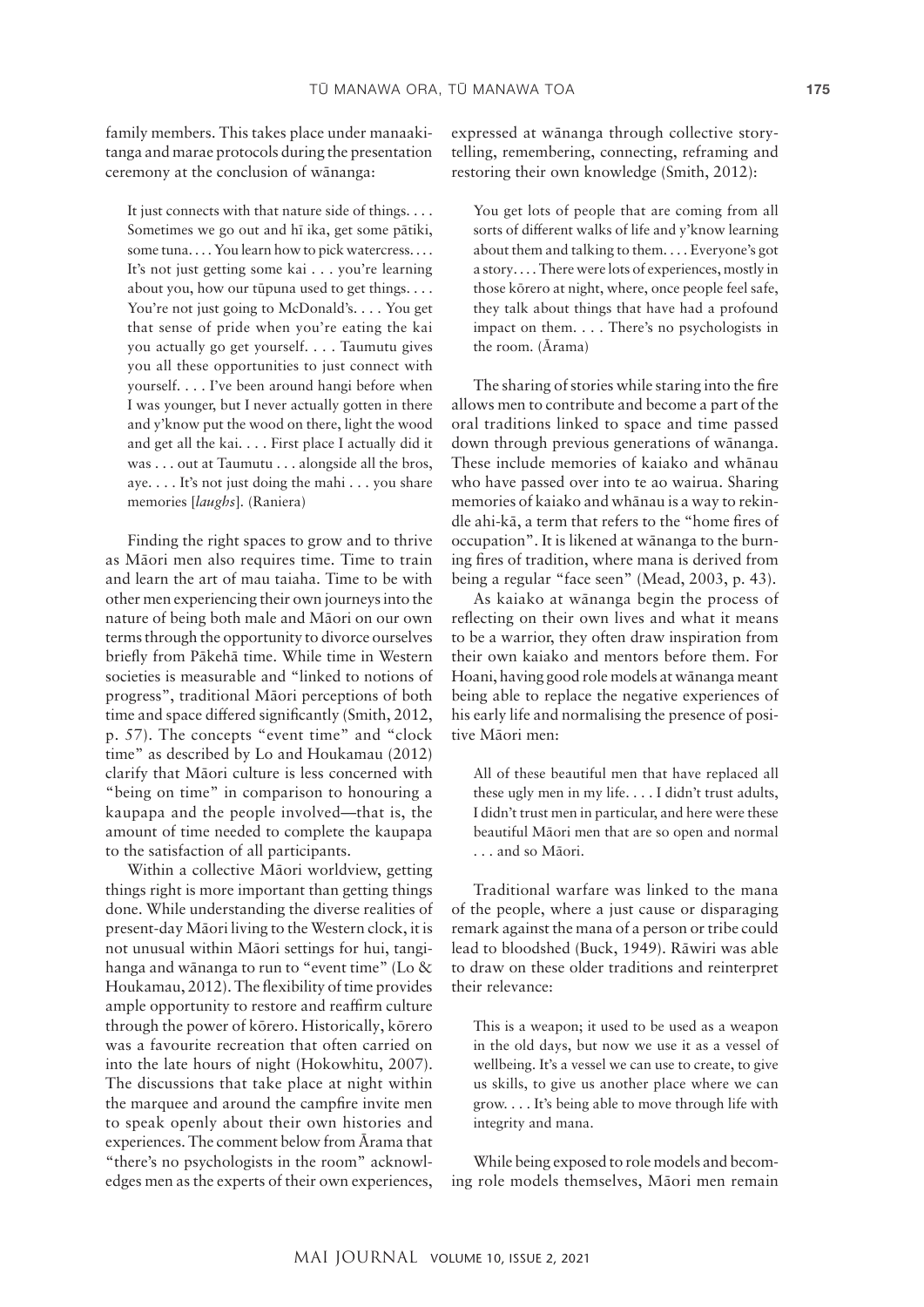on a lifelong learning journey. This involves the transition to fatherhood and the legacy that kaiako pass down to their children and grandchildren. For Ārama, passing down what he has learnt includes the open, healthy expression of aroha:

It's okay to see your kids and give them a big hug and say, "Love you son", and it's okay to cry. . . . Another thing that I got from wānanga, was being a Māori man was much more, it had much more depth and breadth than the stuff that I had been told when I was a kid. . . . As you get older . . . so much about being a warrior is passing on stuff to your kids and your mokos.

While the loss of intergenerational knowledge, including mau taiaha, has previously impacted the lives of Māori men (Wirihana, 2008), Hoani sees himself as part of the solution:

If we don't pass the rākau on it will be relegated to books and our babies will not be as fully Māori as they could be. . . . If I have any ability to be a part of a solution which encompasses aroha ki te tangata, there's no way that I will allow anything that I have been taught to perish.

Taiaha wānanga allow men to return to spaces where Māori knowledge is remembered and shared through oral histories, storytelling and the creation of new knowledge (Smith, 2012). Wānanga provide positive places to develop positive identity constructs, which are particularly important to those who may not have been exposed to positive male role models. Traditional and contemporary ideas on being warriors and kaitiaki are also being redefined and shaped by the participants themselves. Nobody owns or possesses this knowledge for themselves; it is only ours for the purpose of ensuring it survives and is passed on, lest we take it to the grave and implicate ourselves in its loss. As the whakataukī says, "Mate atu he toa, ara mai rā he toa [When a warrior falls, another arises]".

#### Conclusion

The findings of previous research, and the men's experiences discussed in this article, suggest there is power in reframing taiaha wānanga and kaupapa Māori activities as hauora Māori programmes, with the strengthening of cultural identity a key outcome. Despite the hauora benefits of kaupapa Māori activities and having a strong cultural identity, these activities have been devalued in a number of ways. Links between identity and hauora are often not promoted within the education system

when students are still being discouraged from taking culturally affirming options. Further potential solutions will require stronger interdisciplinary collaboration between the education and health sectors, where the value of Māori knowledge attached to identity-enhancing activities is accessible throughout young men's lifetimes. The themes and analysis presented here provide a platform for continued research into Māori masculine identities through the art of mau taiaha. There are also opportunities for future researchers to examine these themes in more depth. Finding ways to reach Māori men who are disconnected remains a challenge, and considerable care must be taken to provide opportunities where the stigma of not knowing our place in te ao Māori does not exclude engagement in culturally relevant activities (Mato, 2011; Warbrick et al., 2016)

Taiaha wānanga, where Māori men are able to begin the journey of reclaiming their own identities, transcend the physical nature of warrior training. They also include elements of tikangabased practices that teach and celebrate a collective Māori worldview. When consideration is given to the balance between traditional pre-colonial warriors and the place of Māori weaponry training for modern life, wānanga are also places where the question "What does it mean to be a warrior?" can be asked. Māori men have to play a leading role in the development of tāne Māori culture, driven by the search to understand not only who we are but also by who we are not (Hokowhitu, 2007). Wānanga provide opportunities for men to redefine their position as warriors within presentday Māori culture and within their own whānau. A contemporary warrior identity within Tū Toka Tū Ariki upholds the mana of pre-colonial warrior traditions while applying them to modern life and concepts of wellbeing. Philosophies of wellbeing are role modelled during the early years of taiaha wānanga, and further maintained and developed through the enduring relationships formed by participants within the mau taiaha community.

#### **Glossary**

| ahi-kā      | burning fires of occupation,<br>within this context also the<br>retention of tradition |
|-------------|----------------------------------------------------------------------------------------|
| ahorei      | head instructor                                                                        |
| Akerautangi | son of the forest deity<br>Rūrūtangiākau                                               |
| Aotearoa    | New Zealand; traditionally<br>relates to the North Island<br>only                      |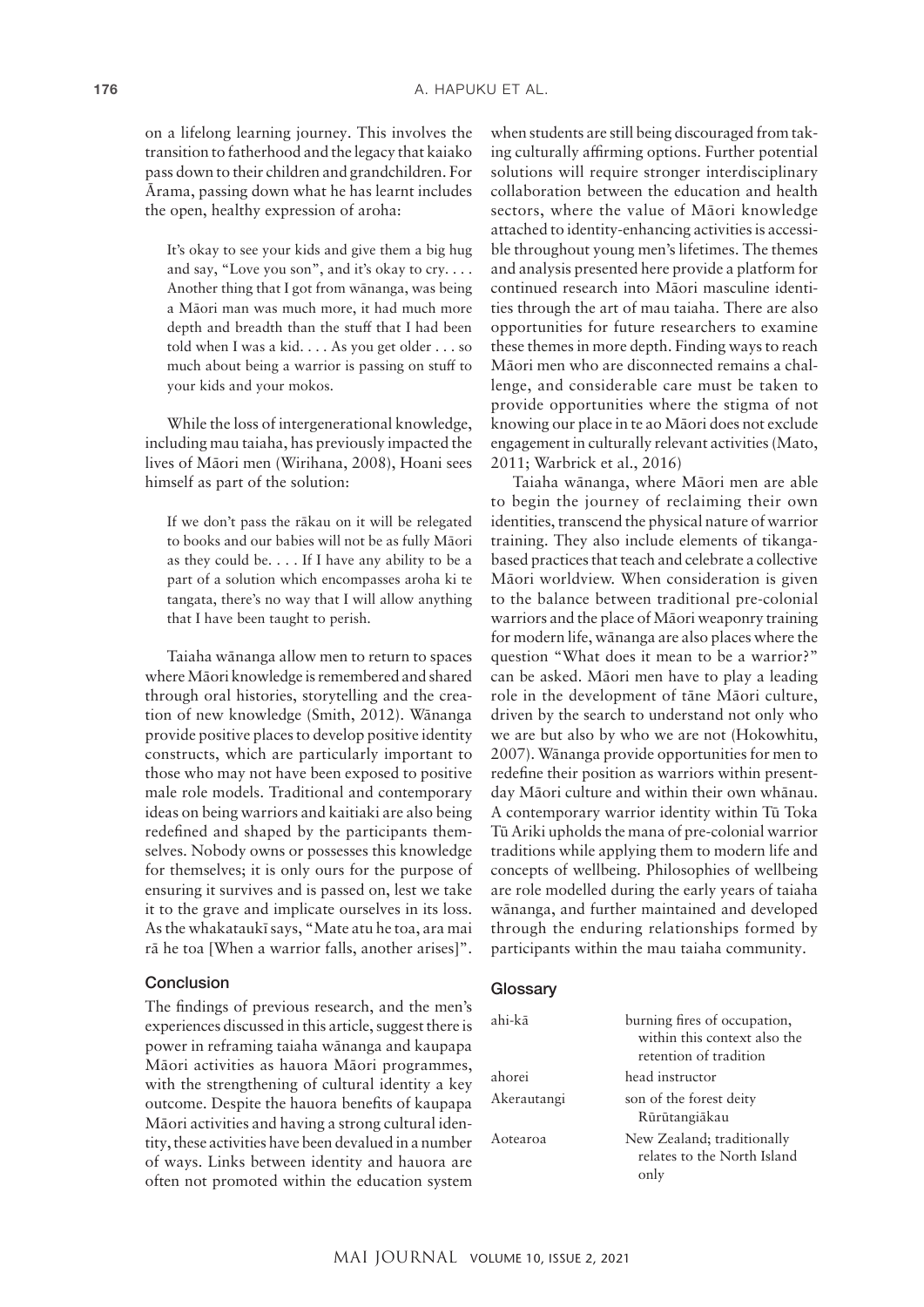## TŪ MANAWA ORA, TŪ MANAWA TOA **177**

| aroha<br>aroha ki te tangata | love, compassion<br>love, compassion for others                                                                    | Moenga Toto             | battle between Tūmatauenga<br>and Rongomaraeroa over               |
|------------------------------|--------------------------------------------------------------------------------------------------------------------|-------------------------|--------------------------------------------------------------------|
| hākari                       | feast                                                                                                              |                         | Põhutukawa                                                         |
| hangi                        | earth oven                                                                                                         | mokos                   | short for "mokopuna"                                               |
| hapū                         | subtribe                                                                                                           |                         | (grandchildren)                                                    |
| hau kāinga                   | home people                                                                                                        | Ngāi Tahu (Kāi<br>Tahu) | tribal group of most of the<br>South Island                        |
| hauora<br>hauora Māori       | health<br>Māori health                                                                                             | Ngāi Tahutaka           | unique culture of Ngāi Tahu<br>(Kāi Tahu)                          |
| hī ika                       | fishing                                                                                                            | ngāi tātou              | among us                                                           |
| hui                          | meeting, gathering                                                                                                 | Ōtautahi                | Christchurch                                                       |
| iwi                          | tribe                                                                                                              | Pākehā                  | New Zealander of European                                          |
| kai                          | food, to eat                                                                                                       |                         | descent                                                            |
| kaiako                       | teacher, tutor                                                                                                     | papakāinga              | home, village, communal                                            |
| kaitiaki                     | guardian, custodian                                                                                                |                         | Māori land                                                         |
| kapa haka                    | Māori performing group                                                                                             | pātiki                  | flounder                                                           |
| karakia                      | ritual chant, incantation                                                                                          | Pōhutukawa              | the physical world; land                                           |
| Kāti Wheke<br>(Ngāti Wheke)  | subtribe of Ngāi Tahu                                                                                              |                         | fought over by Tūmatauenga<br>and Rongomaraeroa                    |
| kaupapa                      | topic, subject, theme                                                                                              | rākau                   | taiaha, weapon                                                     |
| kaupapa Māori                | Māori approach, Māori                                                                                              | rākau matarua           |                                                                    |
|                              | ideology-a philosophical                                                                                           | rangatahi               | youth, younger generation                                          |
|                              | doctrine incorporating the                                                                                         | rohe                    | district, geographical area                                        |
|                              | knowledge, attitudes and<br>values of Māori society                                                                | Rongomaraeroa           | god of peace and cultivated<br>foods                               |
| kōrero                       | to speak, talk, address                                                                                            | Rūrūtangiākau           | forest deity, a relative of                                        |
| kōtahitanga                  | unity, togetherness                                                                                                |                         | Tūmatauenga referenced                                             |
| kūmara                       | sweet potato                                                                                                       |                         | within the traditional<br>creation stories of the taiaha           |
| mahi                         | work, task, employment,                                                                                            | taiaha                  | long wooden weapon of hard                                         |
|                              | practice, occupation                                                                                               |                         | wood with one end carved                                           |
| mahinga kai                  | traditional practices, and<br>places involved in resource<br>gathering, i.e., kai                                  |                         | and often decorated with<br>dog's hair                             |
| mana                         | authority, power, influence,<br>prestige                                                                           | taiaha wānanga          | seminar, conference, specific to<br>learning mau taiaha            |
| manaakitanga                 | duty of care, hospitality                                                                                          | takiwā                  | area                                                               |
| mana tāne                    | the unique mana of Māori                                                                                           | Tāne Māhuta             | god of the forest                                                  |
|                              | men                                                                                                                | tāne Māori              | Māori male                                                         |
| mana whānau                  | the unique mana of family                                                                                          | tāne ora                | Māori men's health                                                 |
|                              | connections                                                                                                        | tangata                 | person                                                             |
| mana whenua                  | authority over a particular<br>area of land; also used as a                                                        | tangihanga              | funeral                                                            |
|                              |                                                                                                                    | taonga                  | property, treasured possession                                     |
|                              | reference to the tribe of that                                                                                     | tauira                  | student                                                            |
| Māoritanga                   | area<br>Māori cultural practices and<br>beliefs                                                                    | Taumutu                 | location of taiaha wānanga<br>in Waitaha, south of<br>Christchurch |
| marae                        | the open area in front of the<br>wharenui (meeting house)<br>where formal greetings<br>and discussions take place; | te ao Māori             | the Māori world                                                    |
|                              |                                                                                                                    | te ao wairua            | the spiritual world                                                |
|                              |                                                                                                                    | Te Arawa                | the ancestral canoe and                                            |
|                              | often includes the buildings                                                                                       |                         | descendants who form                                               |
|                              | around the marae                                                                                                   |                         | the tribes of the Rotorua-                                         |
| mau rākau                    | to hold, grasp a weapon; arms                                                                                      |                         | Maketū (Waiariki) district                                         |
| mau taiaha                   | to hold, wield the taiaha                                                                                          | te reo Māori            | the Māori language                                                 |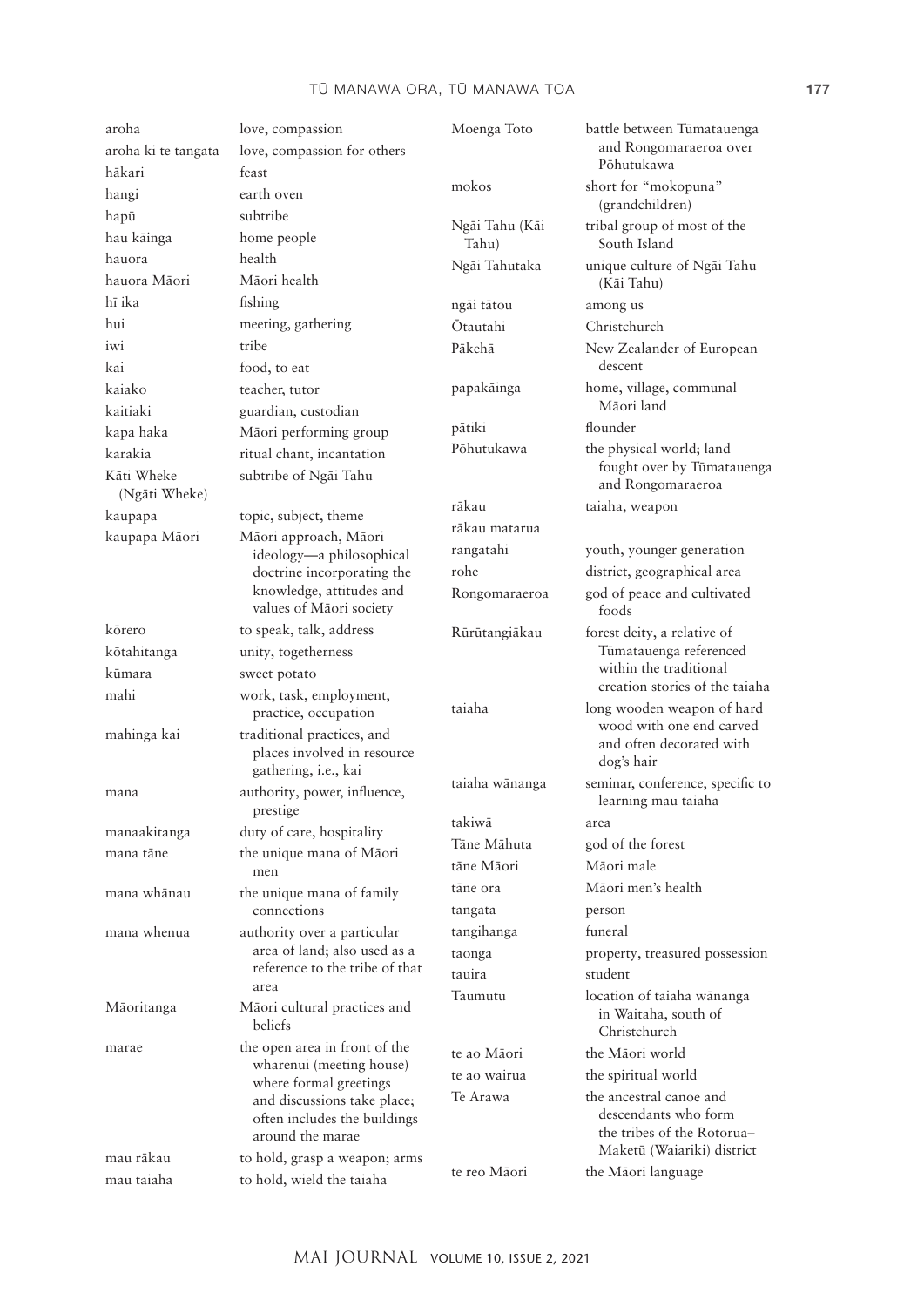| Te Tiriti o Waitangi/ | New Zealand's founding                                                                   |
|-----------------------|------------------------------------------------------------------------------------------|
| Treaty of Waitangi    | document signed in 1840<br>between the British Crown<br>and Māori chiefs                 |
|                       |                                                                                          |
| Te Waipounamu         | the South Island of New<br>Zealand                                                       |
| tikanga Māori         | custom, lore, protocol                                                                   |
| tohunga mau taiaha    | taiaha expert                                                                            |
| tuakana               | elder brother (of a male) or<br>elder sister (of a female);<br>elder sibling or relative |
| tū manawa ora,        | in this context, "the humble                                                             |
| tū manawa toa         | heart of the warrior"                                                                    |
| Tūmatauenga           | god of warfare and                                                                       |
|                       | humankind                                                                                |
| tuna                  | eel.                                                                                     |
| tūpuna                | $\arccos{\text{tor(s)}}$                                                                 |
| Tū Toka Tū Ariki      | Christchurch-based<br>community organisation                                             |
| wāhi tapu             | sacred site                                                                              |
| wairua                | spirit, soul                                                                             |
| Waitaha               | Canterbury                                                                               |
| wānanga               | seminar, conference; to learn                                                            |
| whakapapa             | genealogy, ancestral<br>connections                                                      |
| whakataukī            | proverbial saying                                                                        |
| whānau                | family                                                                                   |
| whanaungatanga        | relationships, kinship, sense of<br>family connection                                    |
| whānau ora            | family wellbeing                                                                         |
|                       |                                                                                          |

#### **References**

- Borell, B. (2005). *Living in the city ain't so bad: Cultural diversity of South Auckland rangatahi* [Master's thesis, Massey University]. Massey Research. [http://](http://hdl.handle.net/10179/5812) [hdl.handle.net/10179/5812](http://hdl.handle.net/10179/5812)
- Brown, H. (2008). *Ngā taonga tākaro: Māori sports and games*. Penguin.
- Buck, P. H. (1949). *The coming of the Maori*. Wellington Maori Purposes Fund Board.
- Canterbury Wellbeing Index. (n.d.). *He Tohu Ora*. [https://www.canterburywellbeing.org.nz/](https://www.canterburywellbeing.org.nz/he-tohu-ora/) [he-tohu-ora/](https://www.canterburywellbeing.org.nz/he-tohu-ora/)
- Clarke, V., & Braun, V. (2013). Teaching thematic analysis: Overcoming challenges and developing strategies for effective learning. *Psychologist*, *26*(2), 120–123.
- Colenso, W. (1881). Art. II. Contributions towards a better knowledge of the Maori race. Part IV. On their legends, myths, quasi-religious ceremonies and invocations, concerning the kumara plant. *Transactions and Proceedings of the Royal Society of New Zealand*, *14*. [https://paperspast.natlib.govt.](https://paperspast.natlib.govt.nz/periodicals/TPRSNZ1881-14.2.6.1.2) [nz/periodicals/TPRSNZ1881-14.2.6.1.2](https://paperspast.natlib.govt.nz/periodicals/TPRSNZ1881-14.2.6.1.2)
- Durie, M. (1999). Te Pae Māhutonga: A model for Māori health. *Health Promotion Forum of New Zealand Newsletter*, (49), 2–5.
- Eketone, A. (2008). Theoretical underpinnings of Kaupapa Māori directed practice. *MAI Review*, (1), [http://www.review.mai.ac.nz/mrindex/MR/](http://www.review.mai.ac.nz/mrindex/MR/issue/view/9.html) [issue/view/9.html](http://www.review.mai.ac.nz/mrindex/MR/issue/view/9.html).
- Erueti, B. (2015). *Māori athletes: Perceptions of Māori identity and elite sport participation* [Doctoral thesis, Massey University]. Massey Research. [http://](http://hdl.handle.net/10179/7403) [hdl.handle.net/10179/7403](http://hdl.handle.net/10179/7403)
- Gardiner, W. (1992). *Te mura o te ahi: The story of the Maori Battalion*. Reed.
- Gilbert, J. (2013). *Patched: The history of gangs in New Zealand*. Auckland University Press.
- Harris, H. (2016). *Kīorahi ki Waitaha: An investigation into Māori kīorahi players in the Waitaha region* [Master's thesis, University of Canterbury]. UC Research Repository. [http://hdl.handle.](http://hdl.handle.net/10092/12507) [net/10092/12507](http://hdl.handle.net/10092/12507)
- Hokowhitu, B. (2004). Tackling Maori masculinity: A colonial genealogy of savagery and sport. *The Contemporary Pacific*, *16*(2), 259–284. [https://](https://doi.org/fpt78n) [doi.org/fpt78n](https://doi.org/fpt78n)
- Hokowhitu, B. (2007). The silencing of Māori men: Deconstructing a "space" for Māori masculinities. *New Zealand Journal of Counselling*, *27*(2), 63–76.
- Howe, K. R. (2006). Ideas of Māori origins. In *Te Ara— The encyclopedia of New Zealand*. [https://teara.](https://teara.govt.nz/en/ideas-of-maori-origins) [govt.nz/en/ideas-of-maori-origins](https://teara.govt.nz/en/ideas-of-maori-origins)
- Hutchings, J. (2015). *Te mahi māra hua parakore: A Māori food sovereignty handbook*. Te Wānanga o Raukawa.
- Javadi, M., & Zarea, K. (2016). Understanding thematic analysis and its pitfall. *Journal of Client Care, 1*(1), 33–39. <https://doi.org/gddpkh>
- Johnson, L., Huggard, P., & Goodyear-Smith, F. (2008). Men's health and the health of the nation. *Journal of the New Zealand Medical Association, 121*(1287), 69–76.
- Kāretu, T. (1993). *Haka: The dance of a noble people*. Reed.
- Kingi, T. K. (2007). The Treaty of Waitangi: A framework for Maori health development. *New Zealand Journal of Occupational Therapy, 54*(1), 4–10.
- Law, R., Campbell, H. R., & Dolan, J. C. (1999). *Masculinities in Aotearoa/New Zealand*. Dunmore Press.
- Lo, K. D., & Houkamau, C. (2012). Exploring the cultural origins of differences in time orientation between European New Zealanders and Māori. *New Zealand Journal of Human Resources Management*, *12*(3), 105–123.
- Mato, W. T. K. (2011). *Inter-iwi sport can strengthen cultural identity for urban Māori* [Master's thesis, Auckland University of Technology]. Open Theses & Dissertations. [http://hdl.handle.](http://hdl.handle.net/10292/2494) [net/10292/2494](http://hdl.handle.net/10292/2494)
- McIntosh, T. (2005). *Māori identities: Fixed, fluid, forced*. In J. H. Liu, T. McCreanor, T. McIntosh, & T. Teaiwa (Eds.), *New Zealand identities: Departures and destinations* (pp. 38–51). Victoria University Press.
- McIntosh, T., & Workman, K. (2017). Māori and prison. In A. Deckert & R. Sarre (Eds.), *The Palgrave handbook of Australian and New Zealand criminology,*